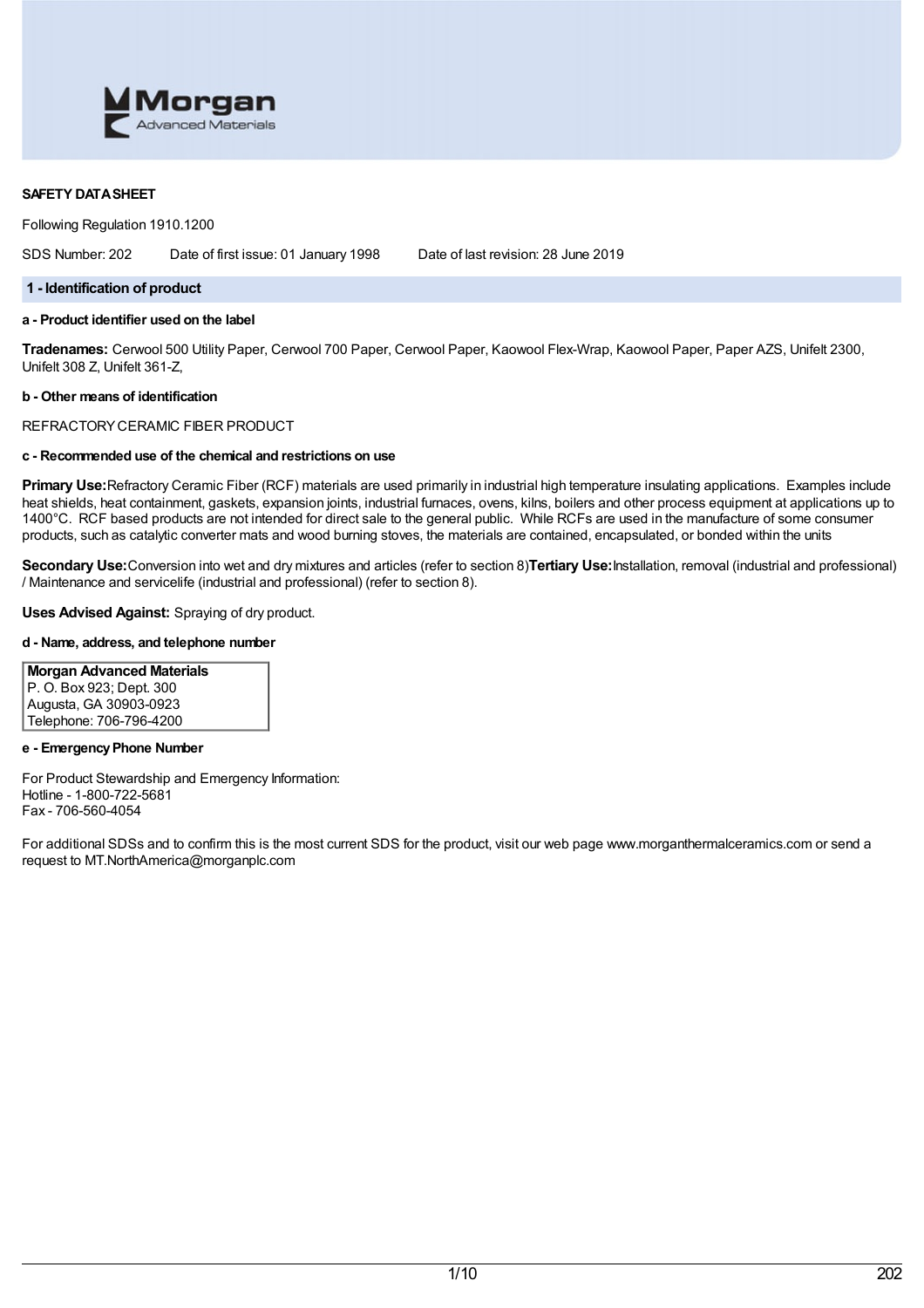### **2 - Hazard Identification**

### **a - Classification of the chemical in accordance with paragraph (d) of §1910.1200**

The U.S. Occupational Safety and Health Administration (OSHA) Hazard Communication Standard (HCS) 2012 indicates that IARC Group 2B corresponds to OSHA HCS 2012 Category 2 carcinogen classification (see, e.g., §1910.1200, Appendix F, Part D).

## b - Signal word, hazard statement(s), symbol(s) and precautionary statement(s) in accordance with paragraph (f) of §1910.1200

Under OSHA HCS 2012, RCF is classified as GHS category 2 carcinogen.

### **Hazard Pictograms**



**Signal Words**

Warning

**Hazard Statements** Suspected of causing cancer by inhalation.

#### **Precautionary Statements**

Do not handle until all safety instructions have been read and understood. Use respiratory protection as required; see section 8 of the Safety Data Sheet. If concerned about exposure, get medical advice. Store in a manner to minimize airborne dust. Dispose of waste in accordance with local, state and federal regulations.

#### **Supplementary Information**

May cause temporary mechanical irritation to exposed eyes, skin or respiratory tract. Minimize exposure to airborne dust.

#### **EmergencyOverview**

### **c - Describe anyhazards not otherwise classified that have been identified during the classification process**

Mild mechanical irritation to skin, eyes and upper respiratory system may result from exposure. These effects are usually temporary.

### **d - Mixture Rule**

Not applicable.

## **3 - Composition / Information On Ingredients**

#### **a - Composition table**

| <b>ONENTS</b><br><b>COM</b>                                     | <b>NIIMRED</b><br>אי   | דו ומו־<br><b>SMF</b><br>n                        |
|-----------------------------------------------------------------|------------------------|---------------------------------------------------|
| ∽<br>---<br><br>ribers<br>Aluminosilicate<br>ctories:<br>"Refr. | 42844-00-6<br>$\Delta$ | 100<br>90                                         |
| lLatex                                                          | NONE<br>N              | $\overline{10}$<br>$\overline{\phantom{a}}$<br>ιu |

### **b - Common Name**

RCF, ceramic fiber, Alumino Silicate Wool (ASW), synthetic vitreous fiber (SVF), man-made vitreous fiber (MMVF), man-made mineral fiber (MMMF), high temperature insulation wool (HTIW).

#### **d - Impurities and Stabilizing Additives**

Not applicable.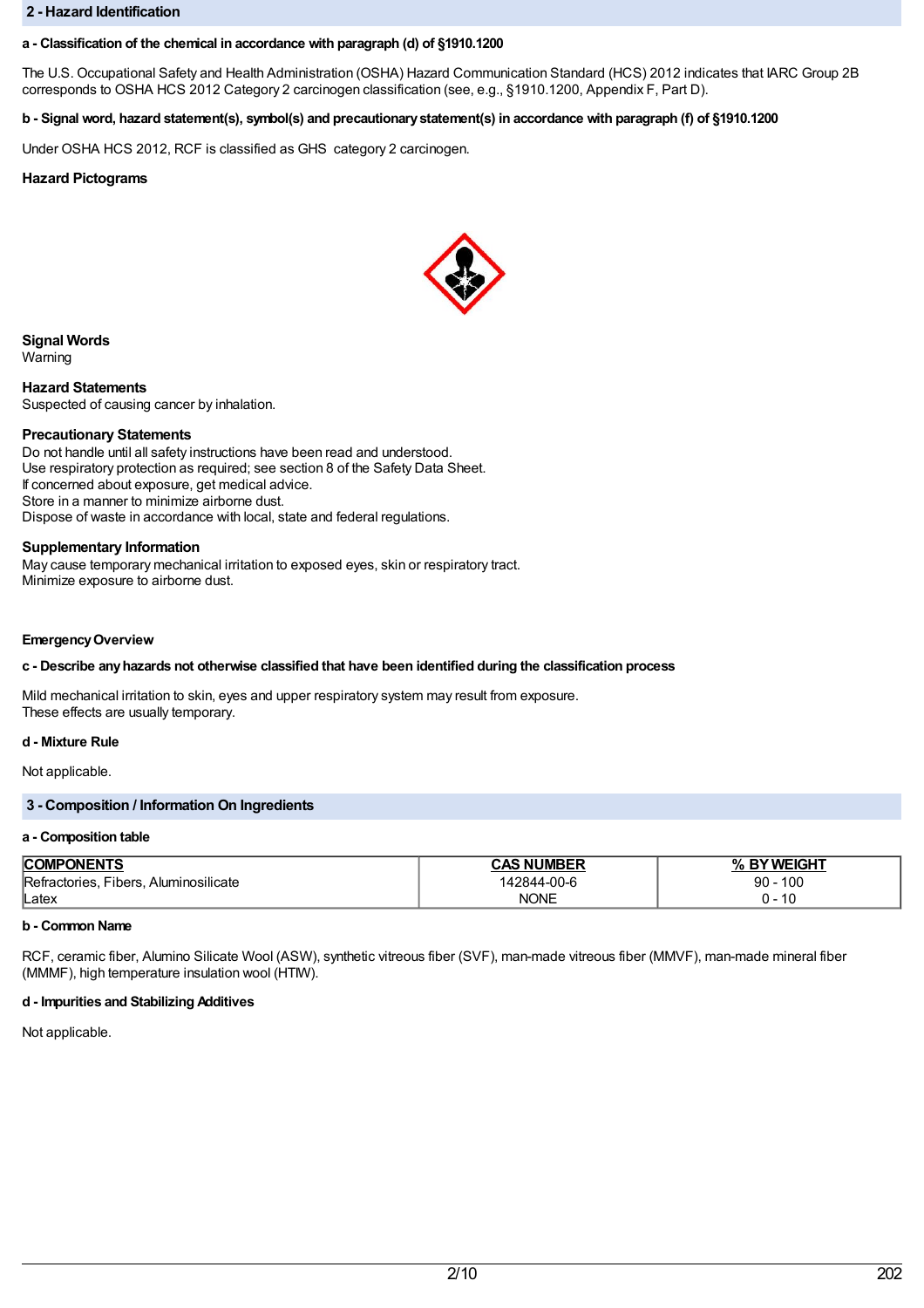### **4 - First-Aid measures**

a - Description of necessary measures, subdivided according to the different routes of exposure, i.e., inhalation, skin and eye contact, and **ingestion**

#### **Eyes**

If eyes become irritated, flush immediately with large amounts of lukewarm water for at least 15 minutes. Eyelids should be held away from the eyeball to ensure thorough rinsing. Do not rub eyes.

#### **Skin**

If skin becomes irritated, remove soiled clothing. Do not rub or scratch exposed skin. Wash area of contact thoroughly with soap and water. Using a skin cream or lotion after washing may be helpful.

#### **RespiratoryTract**

If respiratory tract irritation develops, move the person to a dust free location. See Section 8 for additional measures to reduce or eliminate exposure.

#### **Gastrointestinal**

If gastrointestinal tract irritation develops, move the person to a dust free environment.

#### **c - Indication of immediate medical attention and special treatment needed, if necessary**

#### **5 - Fire-fighting measures**

### **a - Suitable (and unsuitable) extinguishing media and**

Use extinguishing media suitable for type of surrounding fire

### **c - Special Protective Equipment and Precautions for Firefighters**

NFPA Codes: Flammability: 0 Health: 1 Reactivity: 0 Special: 0

### **b - Specific hazards arising fromthe chemical (e.g., nature of anyhazardous combustion products):**

None

#### **6 - Accidental Release Measures**

#### **a - Personal precautions, protective equipment, and emergencyprocedures**

Minimize airborne dust. Compressed air or dry sweeping should not be used for cleaning. See Section 8 "Exposure Controls / Personal Protection" for exposure guidelines.

#### **b - Methods and materials for containment and cleaning up**

Frequently clean the work area with vacuum or wet sweeping to minimize the accumulation of debris. Do not use compressed air for clean-up.

### **7 - Handling and storage**

#### **a - Precautions for safe handling**

Handle fiber carefully to minimize airborne dust. Limit use of power tools unless in conjunction with local exhaust ventilation. Use hand tools whenever possible.

#### **b - Conditions for safe storage, including anyincompatibilities**

Store in a manner to minimize airborne dust.

#### **c - emptycontainers**

Product packaging may contain residue. Do not reuse.

## **8 - Risk Management Measures / Exposures Controls / Personal Protection**

a - OSHA permissible exposure limit (PEL), American Conference of Governmental Industrial Hygienists (ACGIH) Threshold Limit Value (TLV), and any other exposure limit used or recommended by the chemical manufacturer, importer, or employer preparing the safety data sheet, where **available**

| <b>OSHA PEL</b>   | <b>ACGIHTLV</b> | <b>MANUFACTURER'S</b><br><b>IREG</b>       |
|-------------------|-----------------|--------------------------------------------|
|                   |                 |                                            |
| None Established* |                 | $[0.5$ f/cc, 8-hr. TWA**                   |
| lNone Established |                 | None Established                           |
|                   |                 | $[0.2$ f/cc, 8-hr. TWA<br>None Established |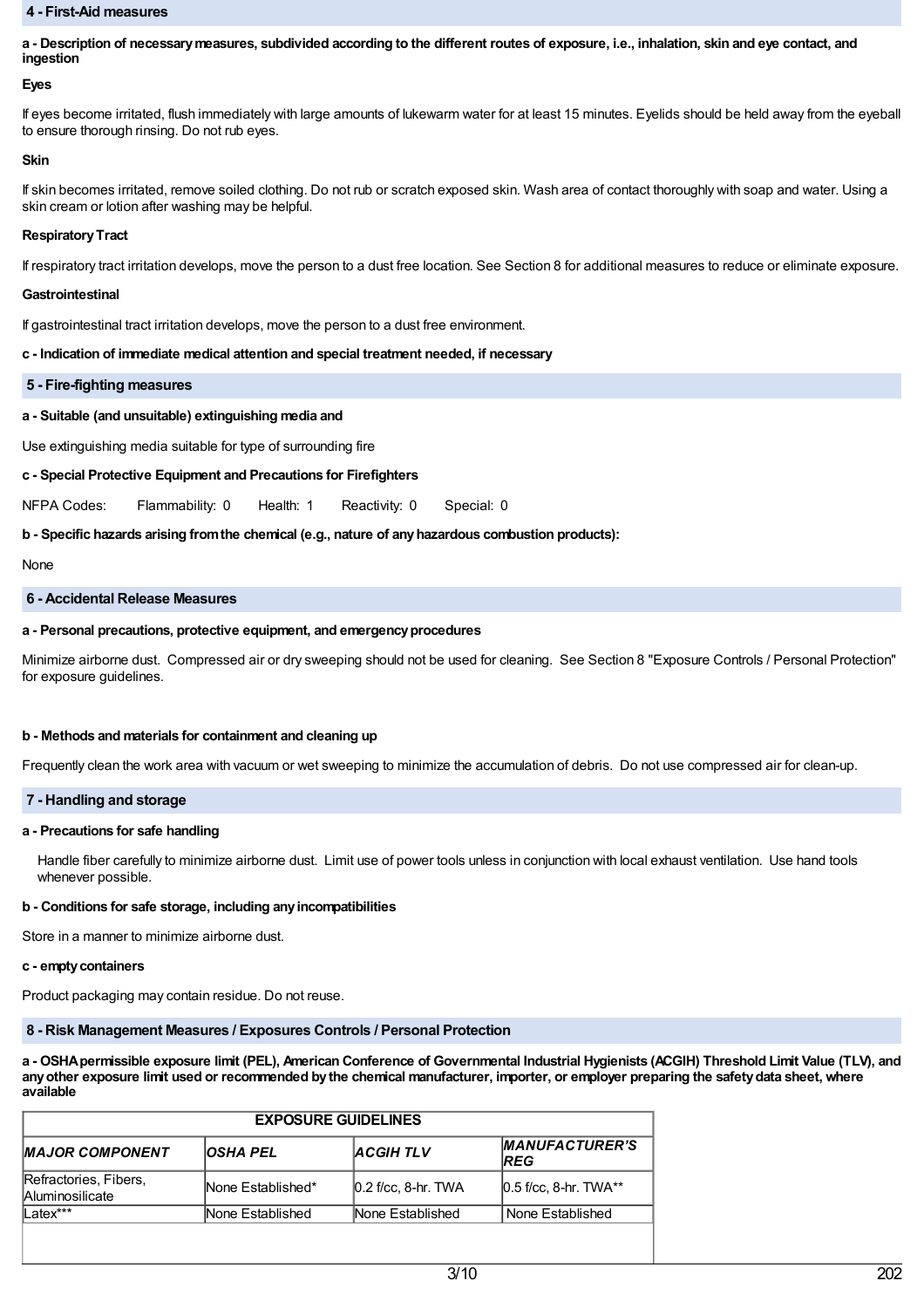\*Except of in the state of California, there is no specific regulatory standard for RCF in the U.S. OSHA's "Particulate Not Otherwise Regulated (PNOR)" standard [29 CFR 1910.1000, Subpart Z, Air

Contaminants] applies generally - Total Dust 15 mg/m<sup>3</sup>; Respirable Fraction 5 mg/m<sup>3</sup>. The PEL for RCF in California is 0.2 f/cc, 8-hr TWA

\*\*HTIW Coalition has sponsored comprehensive toxicology and epidemiology studies to identify potential RCF-related health effects [see Section 11 for more details], consulted experts familiar with fiber and particle science, conducted a thorough review of the RCF-related scientific literature, and further evaluated the data in a state-of-the-art quantitative risk assessment. Based on these efforts and in the absence of an OSHA PEL, HTIW Coalition has adopted a recommended exposure guideline (REG), as measured under NIOSH Method 7400 B. The manufacturers' REG is intended to promote occupational health and safety through feasible exposure controls and reductions as determined by extensive industrial hygiene monitoring efforts undertaken voluntarily and pursuant to an agreement with the U.S. Environmental Protection Agency.

\*\*Trace amounts of formaldehyde may release from latex during initial heating of this product.The current OSHA PELs for formaldehyde are: 0.75 ppm (8hr.TWA) and 2 ppm (STEL).

OTHER OCCUPATIONAL EXPOSURE LEVELS (OEL)

RCF-related occupational exposure limits vary internationally. Regulatory OEL examples include: Canada – 0.2 to 1.0 f/cc; Ontario Canada OEL – 0.5 f/cc; United Kingdom – 1.0 f/cc. Non-regulatoryOEL examples include: HTIW Coalition REG – 0.5 f/cc. The objectives and criteria underlying each of these OEL decisions also vary. The evaluation of occupational exposure limits and their relative applicability to the workplace is best performed, on a case-by-case basis, by a qualified Industrial Hygienist.

# **b - Appropriate Engineering Controls**

Use engineering controls such as local exhaust ventilation, point of generation dust collection, down draft work stations, emission controlling tool designs and materials handling equipment designed to minimize airborne fiber emissions.

# **c - Individual protection measures, such as personal protective equipment**

# **PPE - Skin**

Wear personal protective equipment (e.g gloves), as necessary to prevent skin irritation. Washable or disposable clothing may be used. If possible, do not take unwashed clothing home. If soiled work clothing must be taken home, employees should be informed on best practices to minimize nonwork dust exposure (e.g., vacuum clothes before leaving the work area, wash work clothing separately, and rinse washer before washing other household clothes.

# **PPE - Eye**

As necessary, wear goggles or safety glasses with side shields.

# **PPE – Respiratory**

When engineering and/or administrative controls are insufficient to maintain workplace concentrations below the 0.5 f/cc REG or a regulatory OEL, the use of appropriate respiratory protection, pursuant to the requirements of OSHA Standards 29 CFR 1910.134 and 29 CFR 1926.103, is recommended. A NIOSH certified respirator with a filter efficiency of at least 95% should be used. The 95% filter efficiency recommendation is based on NIOSH respirator selection logic sequence for exposure to manmade mineral fibers. Pursuant to NIOSH recommendations, N-95 respirators are appropriate for exposures up to 10 times the NIOSH Recommended Exposure Limit (REL). With respect to RCF, both the NIOSH REL and the industry REG have been set at 0.5 fibers per cubic centimeter of air (f/cm<sup>3</sup>). Accordingly, N-95 would provide the necessary protection for exposures up to 5 f/cm<sup>3</sup>. Further, the Respirator Selection Guide published by 3M Corporation, the primary respirator manufacturer, specifically recommends use of N-95 respirators for RCF exposures. In cases where exposures are known to be above 5.0 f/cm $^3$ , 8 hour TWA, a filter efficiency of 100% should be used. Other factors to consider are the NIOSH filter series N, R or P -- (N) Not resistant to oil, (R) Resistant to oil and (P) oil **Proof.** These recommendations are not designed to limit informed choices, provided that respiratory protection decisions comply with 29 CFR 1910.134.

The evaluationof workplace hazards and the identification of appropriate respiratory protection is best performed, on a case by case basis, by a qualified Industrial Hygienist.

# Other Information

Concentrations based upon an eight-hour time weighted average (TWA) as determined by air samples collected and analyzed pursuant to NIOSH method 7400 (B) for airborne fibers. The manufacturer recommends the use of a full-facepiece air purifying respirator equipped with an appropriate particulate filter cartridge during furnace tear-out events and the removal of used RCF to control exposures to airborne fiber and the potential presence of crystalline silica.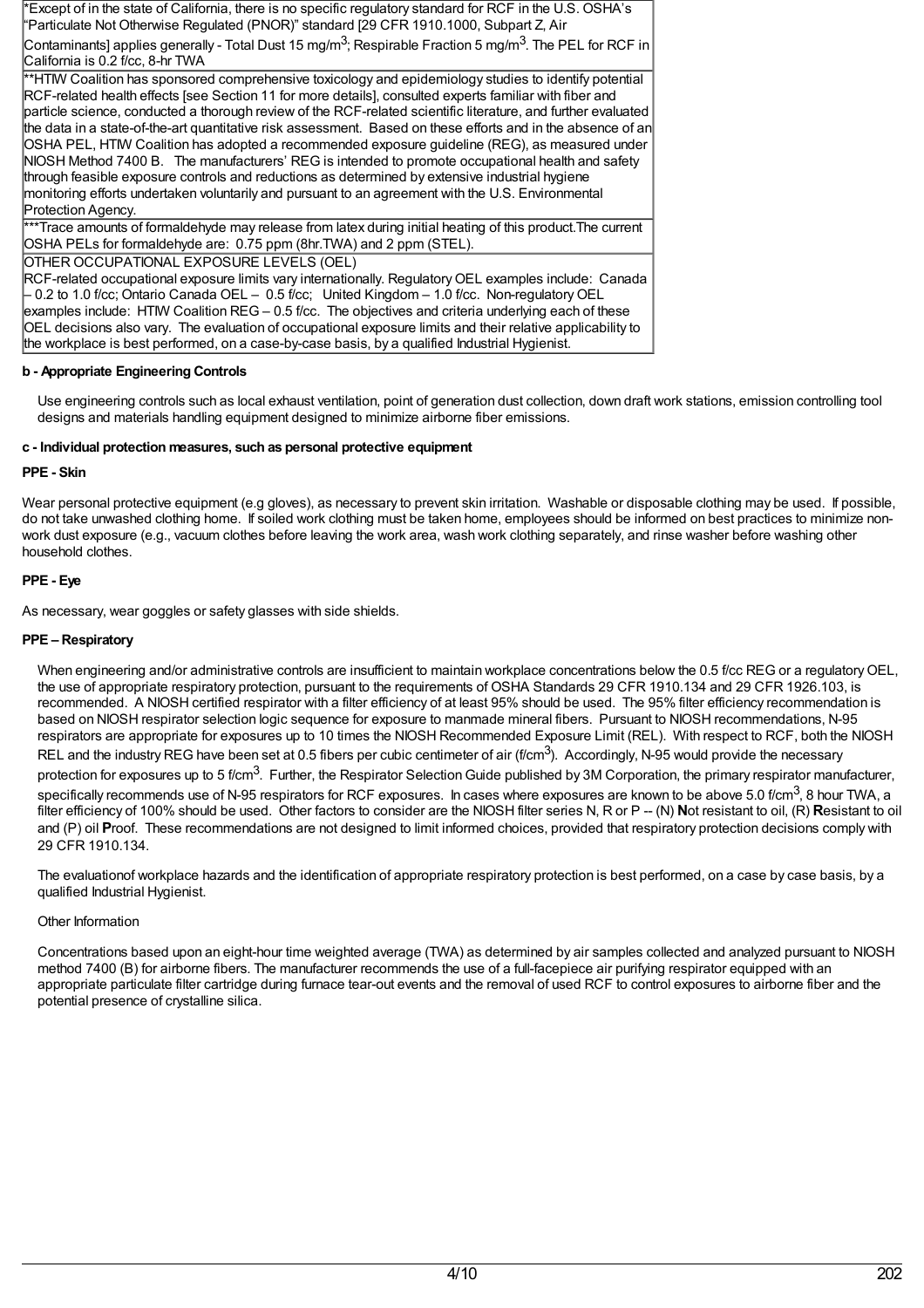### **9 - Physical and chemical properties**

| a - Appearance                                   | Thin, flexible mat-like material |
|--------------------------------------------------|----------------------------------|
| b -Odor                                          | Not applicable                   |
| c - Odor Threshold                               | Not applicable                   |
| e- pH                                            | Not applicable                   |
| d - Melting Point                                | 1760°C (3200°F)                  |
| f- Initial Boiling Point/Range                   | Not applicable                   |
| g- Flashpoint                                    | Not applicable                   |
| h - Evaporation Rate                             | Not applicable                   |
| i - Flammability                                 | Not applicable                   |
| j - Upper/Lower Flammability or Explosive Limits | Not applicable                   |
| <b>k - VAPOR PRESSURE</b>                        | Not applicable                   |
| <b>I-VAPOR DENSITY</b>                           | Not applicable                   |
| m - Solubility                                   | Not soluble in water             |
| n - Relative Density                             | $2.50 - 2.75$                    |
| o - Partition Coefficient: n-Octanol/water       | Not applicable                   |
| p - Auto-ignition temperature                    | Not applicable                   |
| g - Decomposition Temperature                    | Not applicable                   |
| r - Viscosity                                    | Not applicable                   |
| 10 - Stability and Reactivity                    |                                  |

### **a - Reactivity**

Stable under conditions of normal use.

#### **b - Chemical Stability**

This is a stable material.

#### **c - Possibilityof Hazardous Reaction**

Not applicable.

### **d - Conditions to Avoid**

Please refer to handling and storage advise in Section 7.

#### **e - Incompatible Materials**

None.

### **f - Hazardous decomposition products**

Decomposition of the latex binder will occur at temperatures above 200°C releasing smoke, water, carbon monoxide, carbon dioxid and hydrocarbons. The duration and the amount of release will depend upon the applied temperature, the thickness and area of the material and binder content. During the first heating cycles increased ventilation or the use of suitable respirator protection may be required.

#### **11 - Toxicological information**

### **a - TOXICOKINETICS, METABOLISM AND DISTRIBUTION**

Exposure is predominantly by inhalation or ingestion. Man-made vitreous fibers of a similar size to RCF have not been shown to migrate from the lung and/or gut and do not become located in other organs of the body.

#### **b - Acute Toxicity**

#### **c - Epidemiology**

In order to determine possible human health effects following RCF exposure, the University of Cincinnati has been conducting medical surveillance studies on RCF workers in the U.S.A; this epidemiological study has been ongoing for 25 years and medical surveillance of RCF workers continues. The Institute of Occupational Medicine (IOM) has conducted medical surveillance studies on RCF workers in European manufacturing facilities.

Pulmonary morbidity studies among production workers in the U.S.A. and Europe have demonstrated an absence of interstitial fibrosis. In the European study a reduction of lung capacity among smokers has been identified, however, based on the latest results from a longitudinal study of workers in the U.S.A. with over 17-year follow-up, there has been no accelerated rate of loss of lung function (McKay et al. 2011).

A statistically significant correlation between pleural plaques and cumulative RCF exposure was evidenced in the U.S.A. longitudinal study.

The U.S.A. mortality study showed no excess mortality related to all deaths, all cancer, or malignancies or diseases of the respiratory system including mesothelioma (LeMasters et al. 2003).

### **d - Toxicology**

*Acute toxicity: short term inhalation*

No data available: Short term tests have been undertaken to determine fiber (bio) solubility rather than toxicity; repeat dose inhalation tests have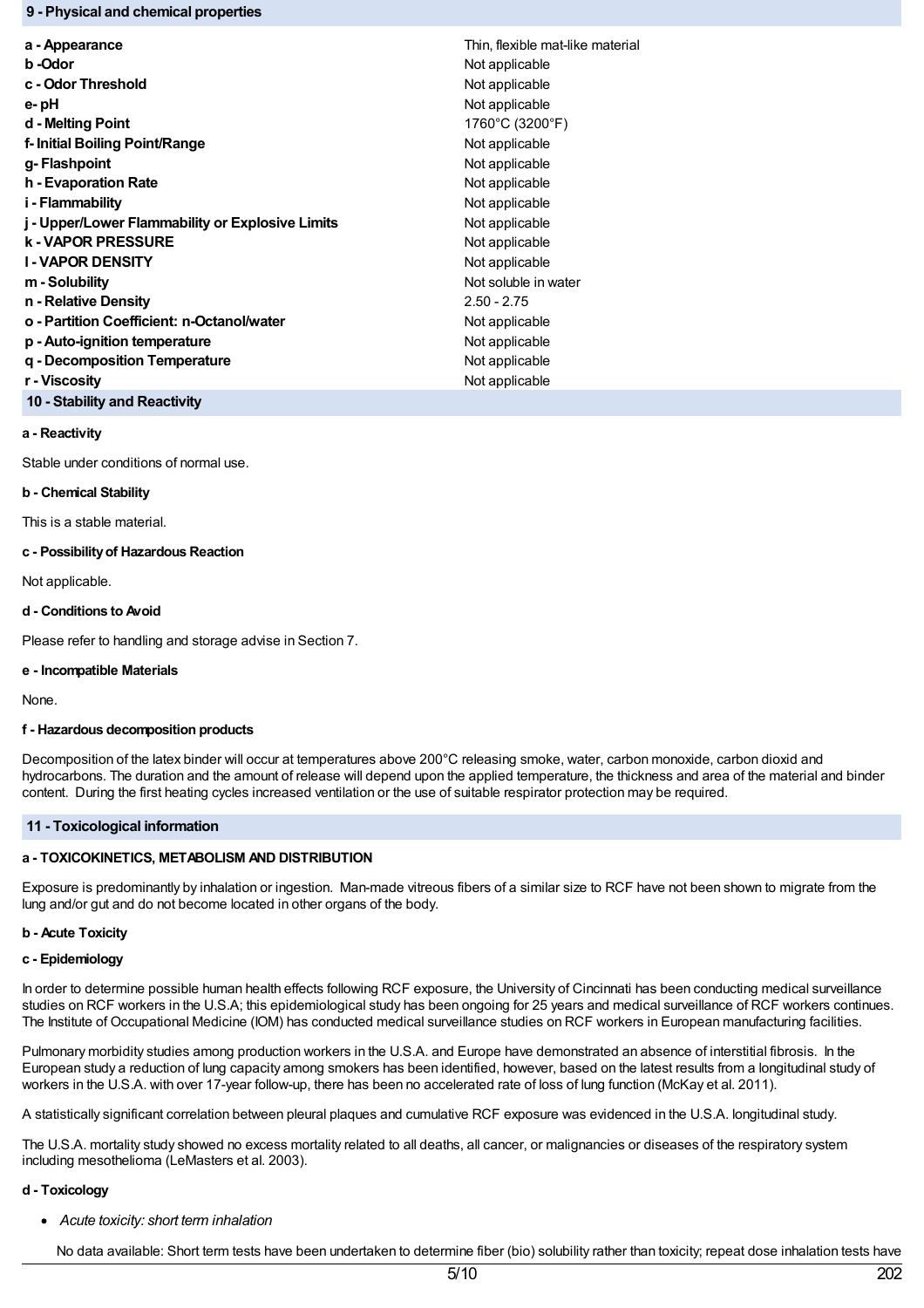been undertaken to determine chronic toxicity and carcinogenicity.

*Acute toxicity: oral*

No dataavailable: Repeateddose studies have been carried out using gavage. No effect was found.

*Skin corrosion/irritation*

Not a chemical irritant according to test method OECD no. 404.

*Serious eye damage/irritation*

Not possible to obtain acute toxicity information due to the morphology and chemical inertness of the substance.

*Respiratory or skin sensitization*

No evidencefrom human epidemiological studies of any respiratory or skin sensitization potential.

G*erm cell mutagenicity/genotoxicity*

Method: In vitro micronucleus test

Species: Hamster (CHO)

Dose: 1-35 mg/ml

Routesof administration: In suspension

- Results: Negative
- *Carcinogenicity*

Method: Inhalation, multi-dose

Species: Rat

Dose: 3 mg/m $^3$ , 9 mg/m $^3$  and 16 mg/m $^3$ 

Routesof administration: Nose only inhalation

Results: Fibrosis just reached significant levels at 16 and 9 mg/m<sup>3</sup> but not at 3 mg/m<sup>3</sup>. None of the parenchymal tumor incidences were higher than the historical control values for this strain of animal.

Method: Inhalation, single dose

Species: Rat

Dose: 30 mg/m3

Routes of administration: Nose only inhalation

Results: Rats were exposed to a single concentration of 200 WHO fibers/ml specially prepared RCF for 24 months. High incidence of exposure-related pulmonary neoplasms (bronchoalveolar adenomas and carcinomas) was observed. A small number of mesotheliomas were observed in each of the fiber exposure groups (Mast et al 1995a).

Method: Inhalation, single dose

Species: Hamster

Dose: 30 mg/m3

Routes of administration: Nose only inhalation

Results: Hamsters were exposed to a single concentration of 260 WHO fibers/ml specially prepared RCF for 18 months and developed lung fibrosis, a significant number of pleural mesotheliomas (42/102) but no primary lung tumors (McConnell et al 1995).

Method: Inhalation, single dose

Species: Rat

Dose: RCF1: 130 F/ml and 50 mg/m3 (25% of non fibrous particles)

RCF1a: 125 F/ml and 26 mg/m3 (2% of non fibrous particles)

Routes of administration: Nose only inhalation

Results: Rats were exposed to RCF1 and RCF1a for 3 weeks. The objective of the study was to compare lung retention and biological effects of the original RCF1 compared to RCF1a. The main difference of these 2 samples was the non-fibrous particle content of respectively 25% versus 2%. The post treatment observation was 12 months. Alveolar clearance was barely retarded after RCF1A exposure. After RCF1 exposure, however, a severe retardation of clearance was observed. (Bellmann et al 2001).

After intraperitoneal injection of ceramic fibers into rats in three experiments (Smith et al 1987, Pott et al 1987, Davis et al 1984),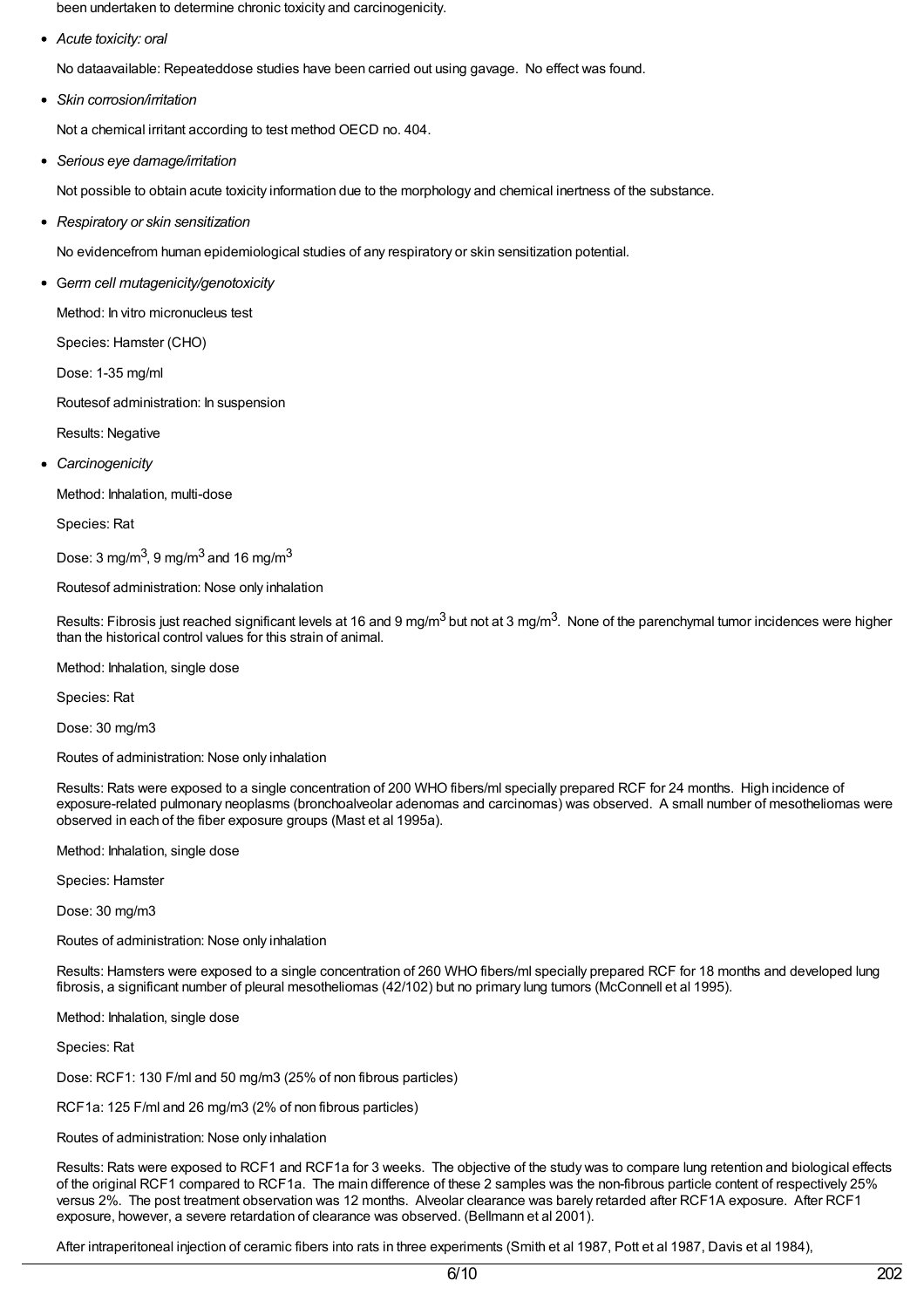mesotheliomas were found in the abdominal cavity in two studies, while the third report (Pott et al 1987) had incomplete histopathology. Only a few mesotheliomas were found in the abdominal cavity of hamsters after intraperitoneal injection in one experiment (Smith et al 1987). However, the ceramic fibers tested were of relatively large diameter. When rats and hamsters were exposed via intraperitoneal injection, tumor incidence was related to fiber length and dose (Smith et al 1987, Pott et al 1987, Miller et al 1999, Pott et al 1989). (From SCOEL publication (EU Scientific Committee on Occupational Exposure Limits) SCOEL/SUM/165, September 2011).

*Reproductive toxicity*

Method: Gavage

Species: Rat

Dose: 250mg/kg/day

Routes of administration: Oral

Results: No effects were seen in anOECD 421 screening study. There are no reports of any reproductive toxic effects of mineral fibers. Exposure to these fibers is via inhalation and effects seen are in the lung. Clearance of fibers is via the gut and the feces, so exposure of the reproductive organs is extremely unlikely.

*STOT-Single exposure*

Notapplicable

*STOT-Repeated exposure*

Not applicable

*Aspiration hazard*

Not applicable

See the following review publications for a summary and discussion:

Interpretation of these animal experiments is complex and there is not complete agreement among scientists internationally. A summary of the evidence relating to RCF carcinogenicity in vivo can be found in SCOEL/SUM/165 and in Utell and Maxim 2010.

## Other information

Numerousstudies indicate the relevance of biopersistence as a determinant of toxic effects of fiber exposure. (Maxim et al 2006).

### **Irritant Properties**

Negative results have been obtained in animal studies (EU method B 4) for skin irritation. Inhalation exposures using the nose only route produce simultaneous heavy exposures to the eyes, but no reports of excess eye irritation exist. Animals exposed by inhalation similarly show no evidence of respiratory tract irritation.

Human data confirm that only mechanical irritation, resulting in itching, occurs in humans. Screening at manufacturers' plants in the UK has failed to show any human cases of skin conditions related to fiber exposure.

### **International Agency for Research on Cancer and National Toxicology Program**

IARC, in 1988, Monograph v.43 (and later reaffirmed in 2002, v.81), classified RCF as possibly carcinogenic to humans (group 2B). IARC evaluated the possible health effects of RCF as follows:

There is inadequate evidence in humans for the carcinogenicity of RCF. There is sufficient evidence in experimental animals for the carcinogenicity of RCF.The Annual Report on Carcinogens (latest edition), prepared by NTP, classified respirable RCF as "reasonably anticipated" to be a carcinogen). Not classified by OSHA.

## **12 - Ecological information**

# **a - Ecotoxicity(aquatic and terrestrial, where available)**

These products are not reported to have any ecotoxicity effects.

## **c - Bioaccumulative potential**

No bioaccumulative potential.

# **d - Mobilityin soil**

No mobility in soil.

# **e - Other adverse effects (such as hazardous to the ozone layer**

No adverse effects of this material on the environment are anticipated.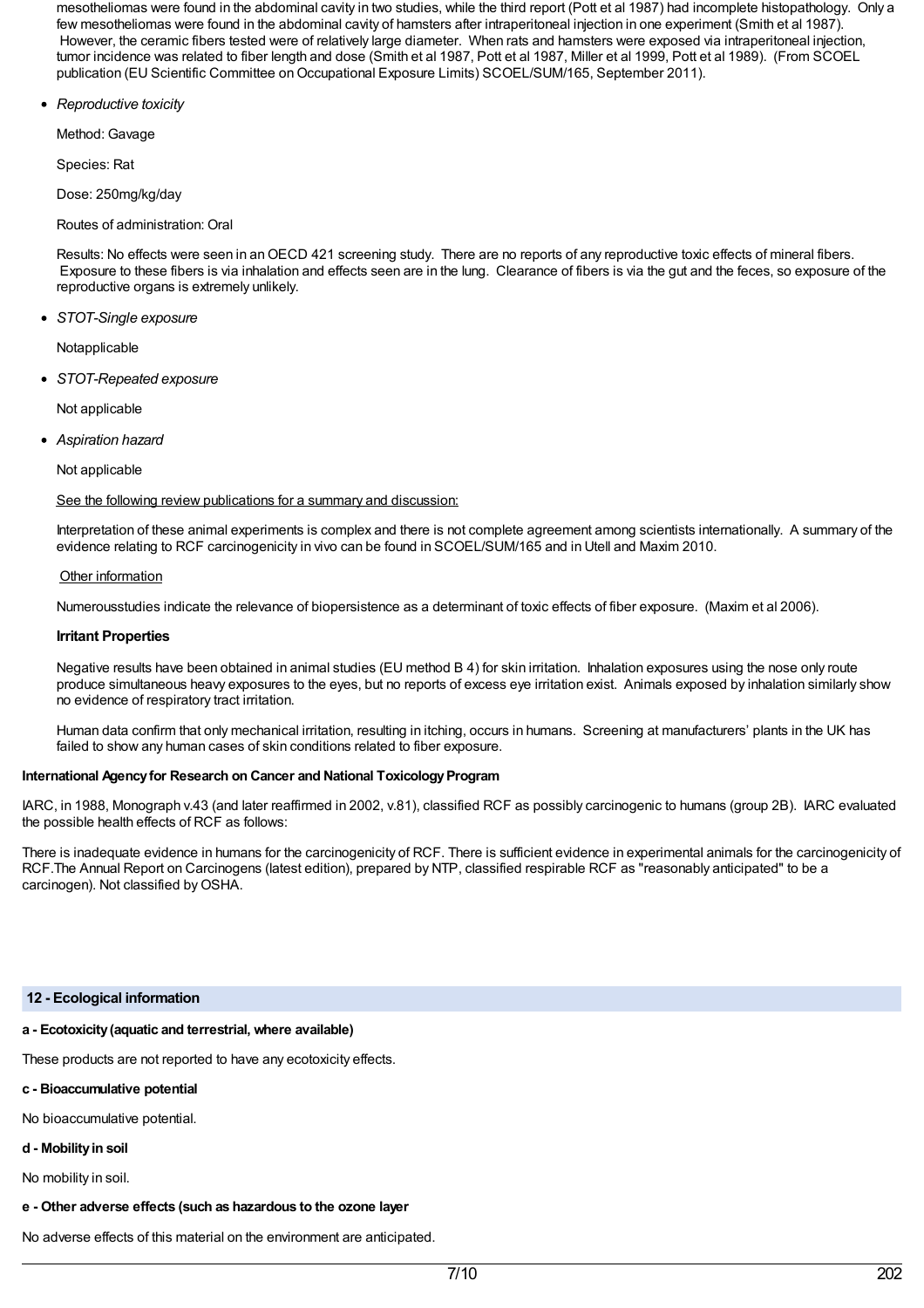### **13 - Disposal Considerations**

## **Waste Management and Disposal**

To prevent waste materials from becoming airborne during waste storage, transportation and disposal, a covered container or plastic bagging is recommended. Comply with federal, state and local regulations.

## **Additional information**

This product, as manufactured, is not classified as a listed or characteristic hazardous waste according to U. S. Federal regulations (40 CFR 261). Any processing, use, alteration or chemical additions to the product, as purchased, may alter the disposal requirements. Under U. S. Federal regulations, it is the waste generator's responsibility to properly characterize a waste material, to determine if it is a "hazardous" waste. Check local, regional, state or provincial regulations to identify all applicable disposal requirements.

### **14 - Transport information**

## **a - UN number.**

Hazard Class: Not Regulated United Nations (UN) Number: Not Applicable Labels: Not Applicable North America (NA) Number: Not Applicable Placards: Not Applicable Bill of Lading: Product Name

### **b - UN proper shipping name**

Not applicable.

**c - Transport hazard class(es)**

Not applicable.

**d - Packing group, if applicable**

Not applicable.

**e - Environmental hazards (e.g., Marine pollutant (Yes/No))**

No.

**f - Transport in bulk (according to Annex II of MARPOL 73/78 and the IBC Code)**

Not regulated.

g - Special precautions which a user needs to be aware of, or needs to comply with, in connection with transport or conveyance either within or **outside their premises**

Not applicable.

### **International**

INTERNATIONAL Canadian TDG Hazard Class & PIN: Not regulated Not classified as dangerous goods under ADR (road), RID (train), IATA (air) or IMDG (ship).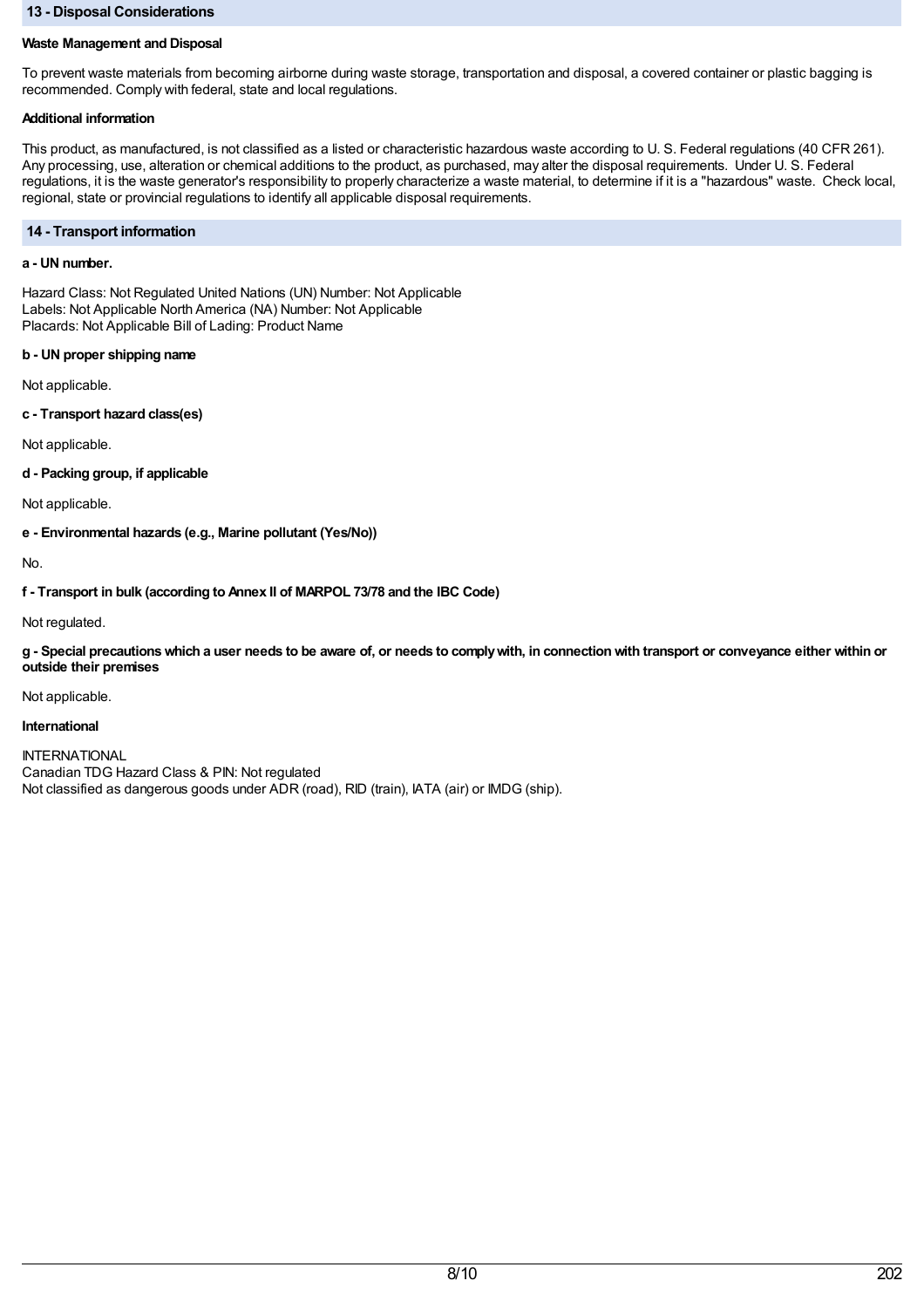### **15.1 - United States Regulations**

### **UNITED STATES REGULATIONS**

**EPA: Superfund Amendments and Reauthorization Act (SARA)**Title III- This product does not contain any substances reportable under Sections 302, 304, 313, (40 CFR 372). Sections 311 and 312 (40 CFR 370) apply (delayed hazard).

**Toxic Substances Control Act (TSCA)**– RCF has been assigned a CAS number; however, it is not required to be listed on the TSCA inventory.

**Comprehensive Environmental Response, Compensation and Liability Act** (**CERCLA)** and the **Clean Air Act (CAA)** - RCF contains fibers with an average diameter greater than one micron and thus is not considered a hazardous air pollutant.

**OSHA:** Comply with **Hazard Communication Standards** 29 CFR 1910.1200 and 29 CFR 1926.59 and the **Respiratory Protection Standards** 29 CFR 1910.134 and 29 CFR 1926.103.

**California**: Ceramic fibers (airborne particles of respirable size) is listed in **Proposition 65, The Safe Drinking Water and Toxic Enforcement Act of 1986** as a chemical known to the State of California to cause cancer.

**Other States**: RCF products are not known to be regulated by states other than California; however, state and local OSHA and EPA regulations may apply to these products. If in doubt, contact your localregulatory agency.

### **15.2 - International Regulations**

### **INTERNATIONAL REGULATIONS**

### **Canada**:

**Canadian Workplace Hazardous Materials Information System(WHMIS)** - RCF is classified as Class D2A - Materials Causing Other Toxic Effects

**Canadian Environmental Protection Act (CEPA)**- All substances in this product are listed, as required, on the Domestic Substances List (DSL)

### **European Union**:

**European Directive 97/69/EC** classified RCF as a Category 2 carcinogen; that is it "should be regarded as if it is carcinogenic to man."

### **REACH Regulation**:

RCF is classified under the CLP (classification, labelling and packaging of substances and mixtures) regulation as a category 1B carcinogen. On January 13, 2010 the European Chemicals Agency (ECHA) updated the candidate list for authorization (Annex XV of the REACH regulation) and added 14 new substances in this list including aluminosilicate refractory ceramic fibers.

As a consequence, EU (European Union) or EEA (European Economic Area) suppliers of articles which contain aluminosilicate refractory ceramic fibers in a concentration above 0.1% (w/w) have to provide sufficient information, available to them, to their customers or upon requests to a consumer within 45 days of the receipt of the request. This information must ensure safe use of the article, and as minimum contains the name of the substance.

### **16 - Other Information**

#### **initial statement**

Trace amounts of formaldehyde, acrylonitrile may be released from latex polymer during initial heating. Under normal conditions of handling, processing and use it is reasonable to expect the amount of acrylonitrile released to be below 1.0 ppm. Consult OSHA Standards on acrylonitrile and formaldehyde (29 CFR 1910.1045 and 29 CFR 1910.1048 respectively) for specific requirements if the exposure level is beyond the threshold levels.

### **Devitrification**

As produced, all RCF fibers are vitreous (glassy) materials which do not contain crystalline silica. Continued exposure to elevated temperatures over time may cause these fibers to devitrify (become crystalline). The first crystalline formation (mullite) begins to occur at approximately 985° C (1805° F). Crystalline phase silica may begin to form at approximately 1100° C (2012° F). When the glass RCF fibers devitrify, they form a mixed mineral crystalline silica containing dust. The crystalline silica is trapped in grain boundaries within a matrix predominately consisting of mullite. The occurrence and extent of crystalline phase formation is dependent on the duration and temperature of exposure, fiber chemistry and/or the presence of fluxing agents or furnace contaminants. The presence of crystalline phases can be confirmed only through laboratory analysis of the "hot face" fiber.

IARC's evaluation of crystalline silica states "Crystalline silica inhaled in the form of quartz or cristobalite from occupational sources is carcinogenic to humans (Group 1)" and additionally notes "carcinogenicity in humans was not detected in all industrial circumstances studied." IARC also studied mixed mineral crystalline silica containing dusts such as coal dusts (containing 5–15 % crystalline silica) and diatomaceous earth without seeing any evidence of disease. (IARC Monograph Vol. 68, 1997). NTP lists all polymorphs of crystalline silica as substances which may "reasonably be anticipated to be carcinogens".

IARC and NTP did not evaluate after-service RCF, which may contain various crystalline phases. However, an analysis of after-service RCF samples obtained pursuant to an exposure monitoring agreement with the EPA, found that in the furnace conditions sampled, most did not contain detectable